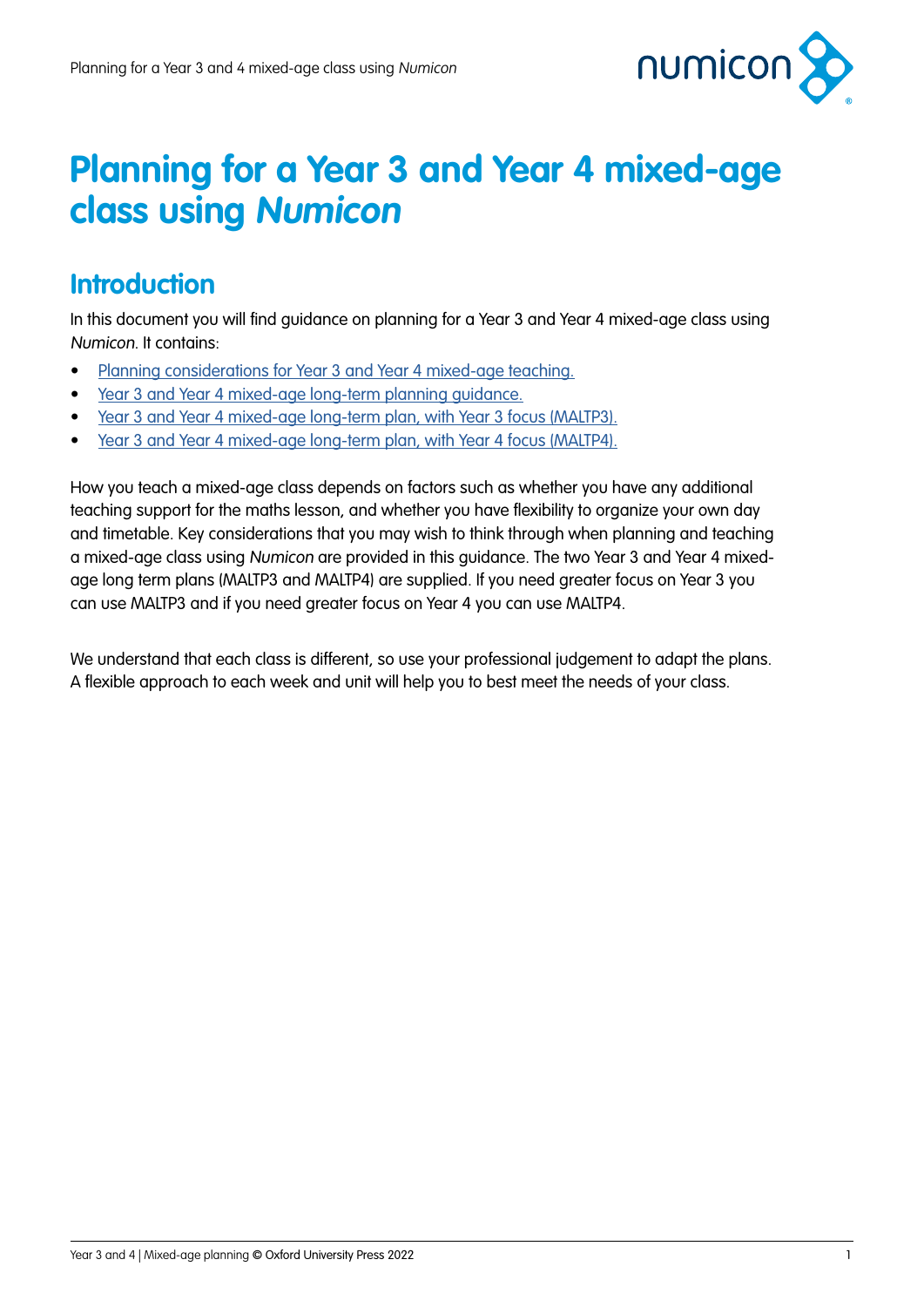# <span id="page-1-0"></span>**Planning considerations for Year 3 and Year 4 mixed-age teaching**

### **Teaching without additional teaching support: some organizational possibilities**

**• Start your teaching based on either the Year 3 objectives (MALTP3) or Year 4 objectives (MALTP4) for the whole class when teaching units with similar objectives.** Organizing the class into mixed-attainment groupings allows Year 4 children to recap and consolidate their own understanding of their previous learning whilst also supporting the Year 3 children in their understanding of new learning. As the lesson/week progresses, you may wish to incorporate more practice and consolidation time so that when Year 3 children are working independently you work with the Year 4 children on Year 4 objectives using either guided group work, work with individuals or whole-class teaching.

| <b>Teaching</b><br>sequence          | Day 1                                                                                                                                     | Day 2                                                                                                                                         | Day 3                                                                                            | Day 4                                                                                                                                         | Day 5                                                                                                                      |
|--------------------------------------|-------------------------------------------------------------------------------------------------------------------------------------------|-----------------------------------------------------------------------------------------------------------------------------------------------|--------------------------------------------------------------------------------------------------|-----------------------------------------------------------------------------------------------------------------------------------------------|----------------------------------------------------------------------------------------------------------------------------|
| Input (new<br>teaching<br>objective) | Whole-class<br>Year 3 NC<br>objective<br>teaching input.                                                                                  | Whole-class<br>Year 3 NC<br>objective<br>teaching input.<br>Extension<br>questions for<br>Year 4 within<br>whole-class<br>input.              | Year 3 only<br>guided group<br>work.<br>Year 4 work<br>independently<br>on task set on<br>Day 4. | Whole-class<br>Year 3 NC<br>objective<br>teaching input.<br>Extension<br>questions for<br>Year 4 within<br>whole-class<br>input.              | Year 4 only<br>guided group<br>work.<br>Year 3 work<br>independently<br>on task set on<br>Day 4.                           |
| Year <sub>3</sub><br>children        | Mixed-age Year<br>3/4 groupings.<br>Teacher<br>circulates whole<br>class - asks<br>Year 4 extension<br>questions<br>during<br>small-group | Collaborative<br>work without<br>teaching<br>support.                                                                                         | Independent<br>work without<br>teaching<br>support.                                              | Teacher input<br>with Year 3.<br>Includes<br>setting up a<br>learning task<br>that Year 3 will<br>continue with<br>independently<br>on Day 5. | Mixed-age<br>Year 3/4<br>groupings.<br>Teacher<br>circulates whole<br>$class - asks$<br>extension/<br>support<br>questions |
| Year 4<br>children                   | discussions.                                                                                                                              | Teacher input<br>with Year 4.<br>Includes<br>setting up a<br>learning task<br>that Year 4 will<br>continue with<br>independently<br>on Day 3. | Teacher guided<br>input.                                                                         | Independent<br>work without<br>teaching<br>support.                                                                                           | during<br>small-group<br>discussions.                                                                                      |

• An example of a teaching week could look like this: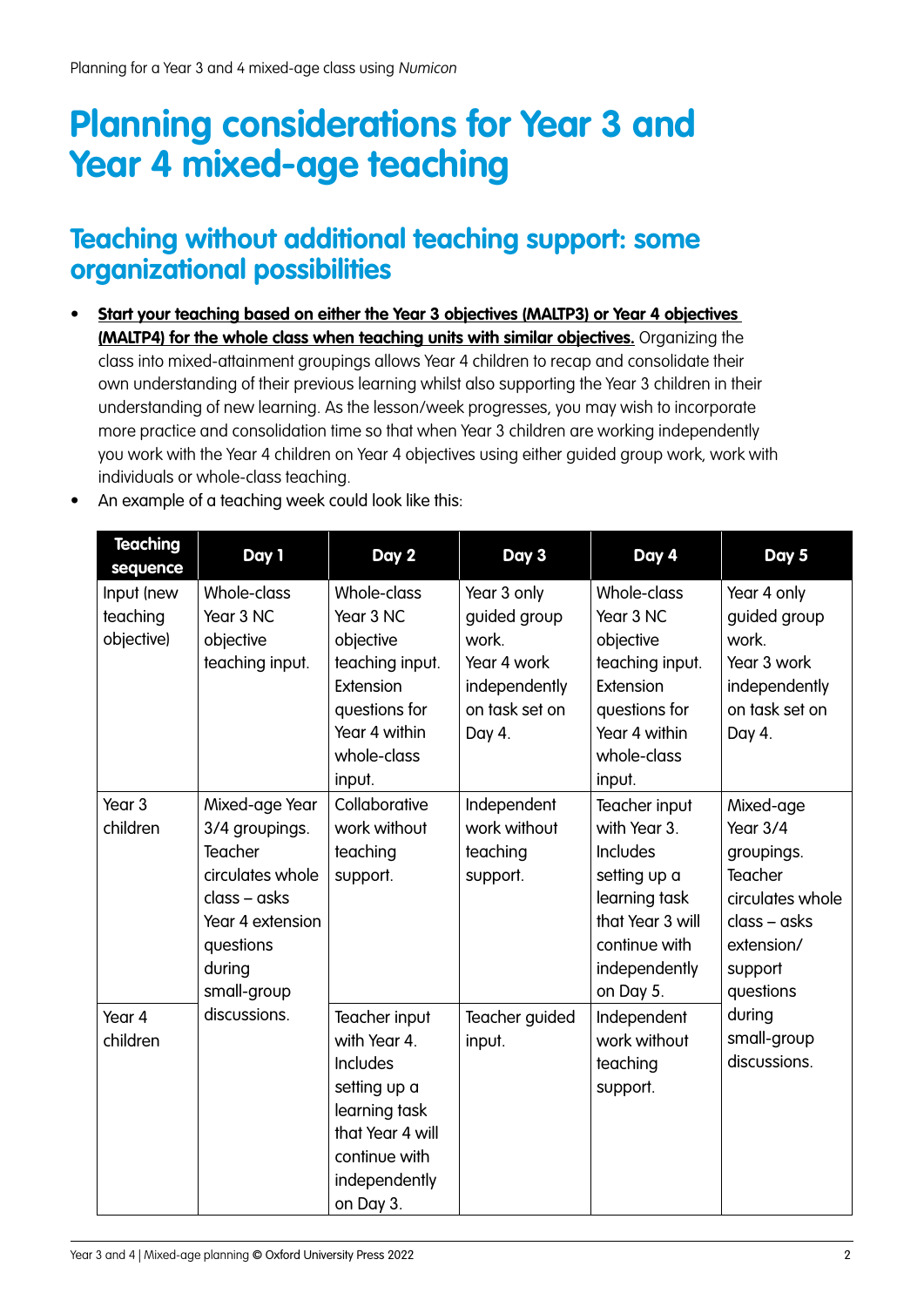- **• Organize the maths lesson to allow for two entirely separate maths teaching inputs.** This organization allows you to split your class and your input into Year 3 objectives and Year 4 objectives. Careful consideration needs to be given to how to structure your day to allow for this, and to ensure that those children not involved are occupied with other work.
- **• Make use of other group work times within the school day.** Make use of other group work times within the school day to create opportunities for guided maths time and extra maths input teaching time outside of the maths lesson.

### **Teaching with additional teaching support: some organizational possibilities**

- If you have an additional adult in the classroom, the logistics of managing mixed-age teaching may be simpler.
- Best practice is to ensure that the teacher remains responsible for the learning and progress of every child in the class and spends equal teaching time with every child regardless of attainment or age group.
- An example of a teaching week could look like this:

| <b>Teaching</b><br>sequence | Day 1                                                       | Day 2                                                                                                | Day 3                                                                                                | Day 4                                                                                       | Day 5                                                                                                |
|-----------------------------|-------------------------------------------------------------|------------------------------------------------------------------------------------------------------|------------------------------------------------------------------------------------------------------|---------------------------------------------------------------------------------------------|------------------------------------------------------------------------------------------------------|
| Input                       | Whole-class<br>Year 3 objective<br>teaching input.          | Year 3 teacher<br>input with<br>additional<br>teaching<br>support for Year<br>4 independent<br>work. | Year 4 teacher<br>input with<br>additional<br>teaching<br>support for Year<br>3 independent<br>work. | Year 3 teacher<br>input with<br>additional<br>teaching<br>support for Year<br>4 group work. | Year 4 teacher<br>input with<br>additional<br>teaching<br>support for Year<br>3 independent<br>work. |
| Year <sub>3</sub>           | Additional<br>teaching<br>support for Year<br>3 group work. | Additional<br>teaching<br>support for Year<br>3 group work.                                          | Teacher Year 3<br>input.                                                                             | Additional<br>teaching<br>support for Year<br>3 independent<br>work.                        | Teacher Year 3<br>input.                                                                             |
| Year 4                      | <b>Teacher Year</b><br>4 input and<br>guided group<br>work. | <b>Teacher Year</b><br>4 input and<br>guided group<br>work.                                          | Additional<br>teaching<br>support for Year<br>4 group work.                                          | <b>Teacher Year</b><br>4 input and<br>guided group<br>work.                                 | Additional<br>teaching<br>support for Year<br>4 independent<br>work.                                 |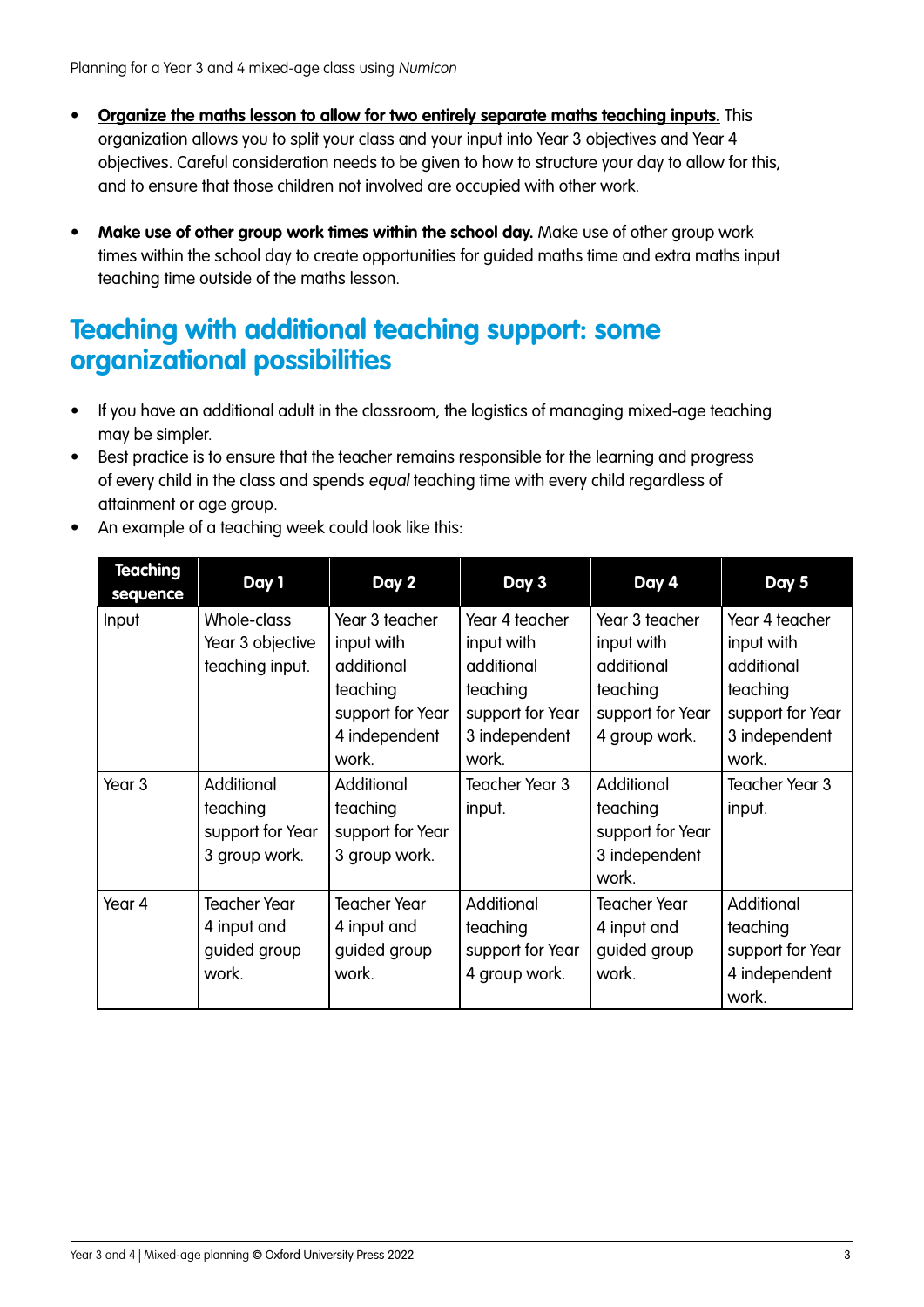### <span id="page-3-0"></span>**Year 3 and Year 4 mixed-age long-term planning guidance**

- There are two versions of the Year 3 and Year 4 MALTP. Both will support the Year 4 children to be prepared for the Multiplication Tables Check (MTC).
- MALTP3 follows the Year 3 long-term plan recommended order. The Year 4 Activity Groups have then been matched on topic and key mathematical ideas.
- MALTP4 follows the Year 4 long-term plan recommended order with Year 3 activity groups matched on topic and key mathematical ideas.
- Use your judgement and consider the particular needs of your class when choosing which of the two plans to follow. For the matched year group you will need to be aware that children may need additional support with prerequisite skills.
- If you decide to move strands around, consider what learning needs to have happened first to ensure children can successfully progress to the new units. The progression of number, place value, multiplication, division and fractions should be very carefully considered.
- For each of the activity groups, we suggest, that you decide which of the activities to complete, extend or combine. If you need to use additional time to enable children to achieve objectives, keep in mind the impact that this extra time will have on coverage of other activity groups over the year. However, as we are still in a time of curriculum recovery, we recommend that mastering understanding of the concepts is the core priority.

#### **How does this plan differ from the single-year plans?**

- Activity groups from Year 4 have been matched to Year 3 and vice versa to ensure that teaching is based on very similar ideas from both year groups, and to make your teaching more manageable.
- The order of some units has been changed to ensure that similar ideas are taught for both year groups. It is advisable to look at the single age group long term plans (SALTP) to be aware that children may need additional support with prerequisite skills.
- In some instances, one year group will be introduced to new learning whilst the other year group will recap a unit of similar learning. There are also occasions where the activity groups do not have a matched unit because a topic is new to Year 4, for example, the Year 3 Numbers and the Number System Unit 3 - Keeping count and writing numbers down has been matched with Year 4 Numbers and the Number System Unit 4 - Introducing Negative Numbers. The key mathematical ideas in both these units link to counting, ordering, place value and mathematical thinking and reasoning. There are other examples which may initially seem to be a strange match, for example, Year 3 Calculating 8 - Adding and subtracting multiples of 10 and 100 and Year 4 Calculating 7 - Mental strategies for multiplying and dividing by 10 and 100, whilst the operations being explored are different both units require a developed understanding of place value. For all of the Year 3 units you will need to decide whether your Year 4 children need to revisit some of the Year 3 content before progressing to the new learning in the Year 4 units.

#### **Flexible planning for the Year 3 and Year 4 mixed-age class: consolidation and Multiplication Tables Check (MTC)**

• Depending on how Term 3 falls, the MALTP4 plan completes all the units that develop an understanding of multiplication by the end of the Spring Term. For all children, but particularly those in Year 4, you may wish to build in additional consolidation and times table practise throughout the year to ensure they are fully prepared for the Multiplication Tables Check (MTC).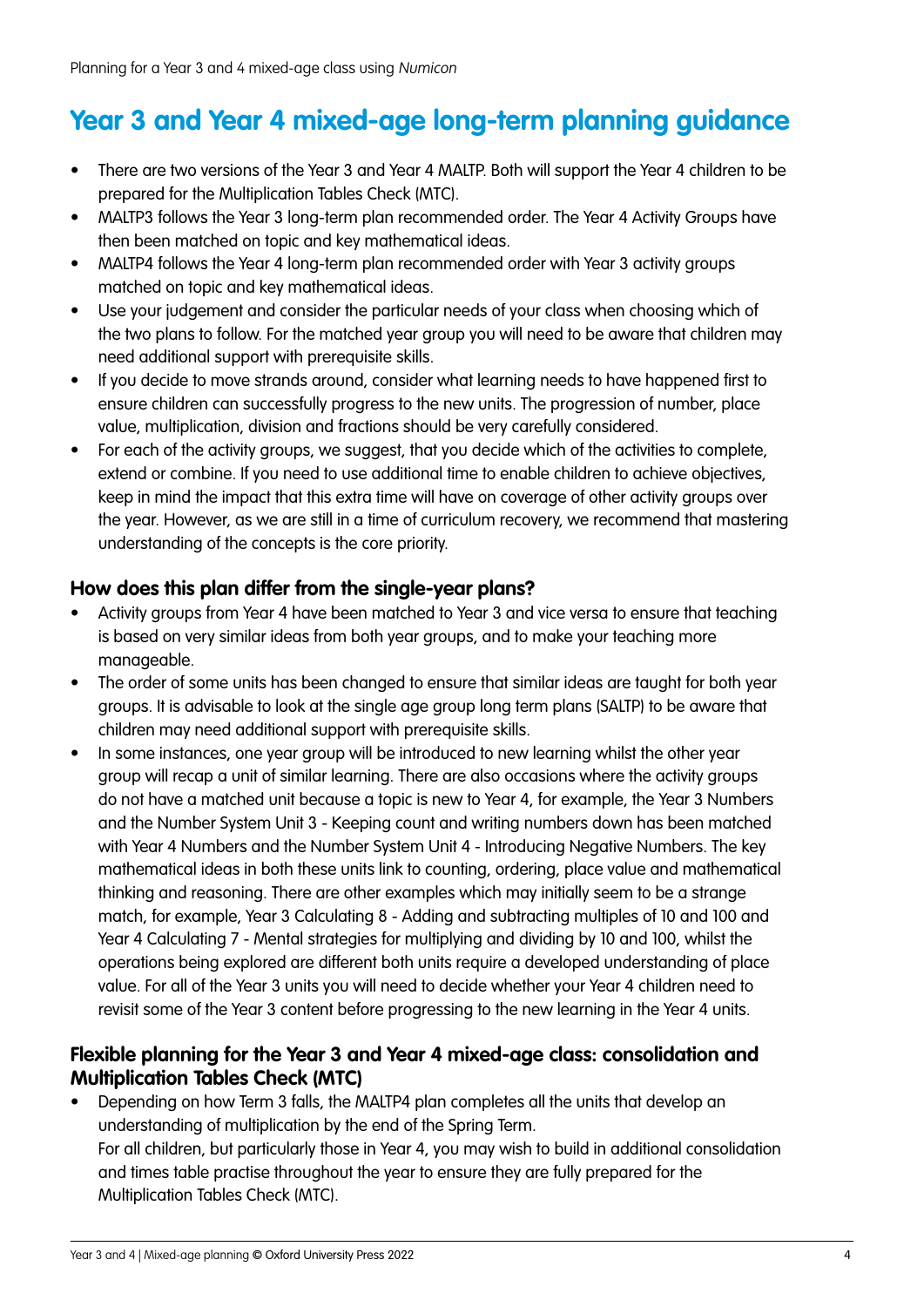Planning for a Year 3 and 4 mixed-age class using Numicon

#### **More online and in the printed Teaching Handbooks**

You can find further information on the contents of each Activity Group, single year group planning documents, templates and more in the Numicon printed Teaching Handbooks and on [Numicon Online](https://www.oxfordowl.co.uk/login?active-tab=teachers).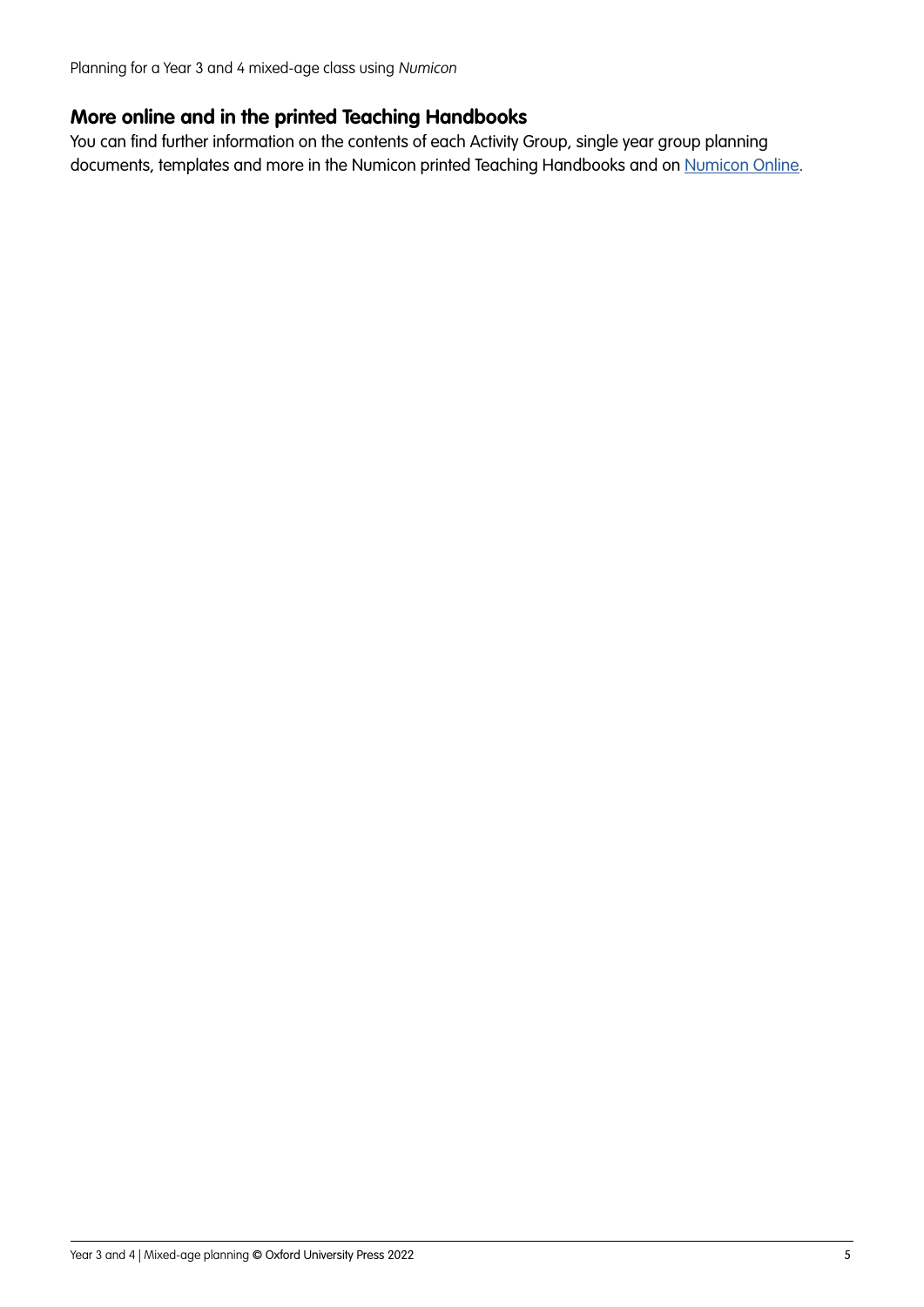### <span id="page-5-0"></span>**Year 3 and Year 4 mixed-age long-term plan (MALTP3)**

Direct links to each set of activities are included in the planning charts below. After logging into your [Numicon Online](https://www.oxfordowl.co.uk/login?active-tab=teachers) subscription, you can then click on any of the links in the planning charts to open those activities in the Online Teaching Handbooks.

Please note that KMI stands for Key Maths Ideas.

| <b>Y3 Strand and activity</b><br>group number    | Y3 Activity group title                                                                                                                    | <b>Y4 Strand and activity</b><br>group number    | Y4 Activity group title                                                                                                                                                       |
|--------------------------------------------------|--------------------------------------------------------------------------------------------------------------------------------------------|--------------------------------------------------|-------------------------------------------------------------------------------------------------------------------------------------------------------------------------------|
| <b>Getting Started</b>                           | Getting started with Number, Pattern and<br>Calculating 3<br>KMI: Counting, Place value, Grouping,<br>Mathematical thinking and reasoning  | <b>Getting Started</b>                           | Getting started with Number, Pattern and<br>Calculating 4<br>KMI: Pattern, Adding, Subtracting, Multiplying,<br>Dividing, Place value, Mathematical thinking and<br>reasoning |
| <b>Calculating I</b>                             | Developing fluency with adding and subtracting<br>facts to 10<br>KMI: Adding, Subtracting, Pattern, Mathematical<br>thinking and reasoning | <b>Calculating I</b>                             | Using adding and subtracting facts and<br>understanding inverse relationships<br>KMI: Adding, Subtracting, Inverse, Pattern,<br>Mathematical thinking and reasoning           |
| <b>Numbers and the</b><br><b>Number System I</b> | Finding how many by grouping in I0s and I00s<br>KMI: Counting, Place value, Mathematical thinking<br>and reasoning                         | <b>Numbers and the</b><br><b>Number System I</b> | Understanding place value in 4-digit numbers<br>KMI: Counting, Place value, Ordering,<br>Mathematical thinking and reasoning                                                  |
| <b>Calculating 2</b>                             | Developing fluency with adding and subtracting<br>facts to 20<br>KMI: Adding, Subtracting, Pattern, Mathematical<br>thinking and reasoning | <b>Calculating 2</b>                             | Strategies for bridging when adding and<br>subtracting<br>KMI: Adding, Subtracting, Mathematical thinking<br>and reasoning                                                    |
| <b>Numbers and the</b><br><b>Number System 2</b> | Exploring hundreds, tens and units with base-ten<br>apparatus<br>KMI: Counting, Place value, Mathematical thinking<br>and reasoning        | <b>Numbers and the</b><br><b>Number System 2</b> | Ordering and comparing numbers to 1000 and<br>beyond<br>KMI: Counting, Place value, Ordering,<br>Mathematical thinking and reasoning                                          |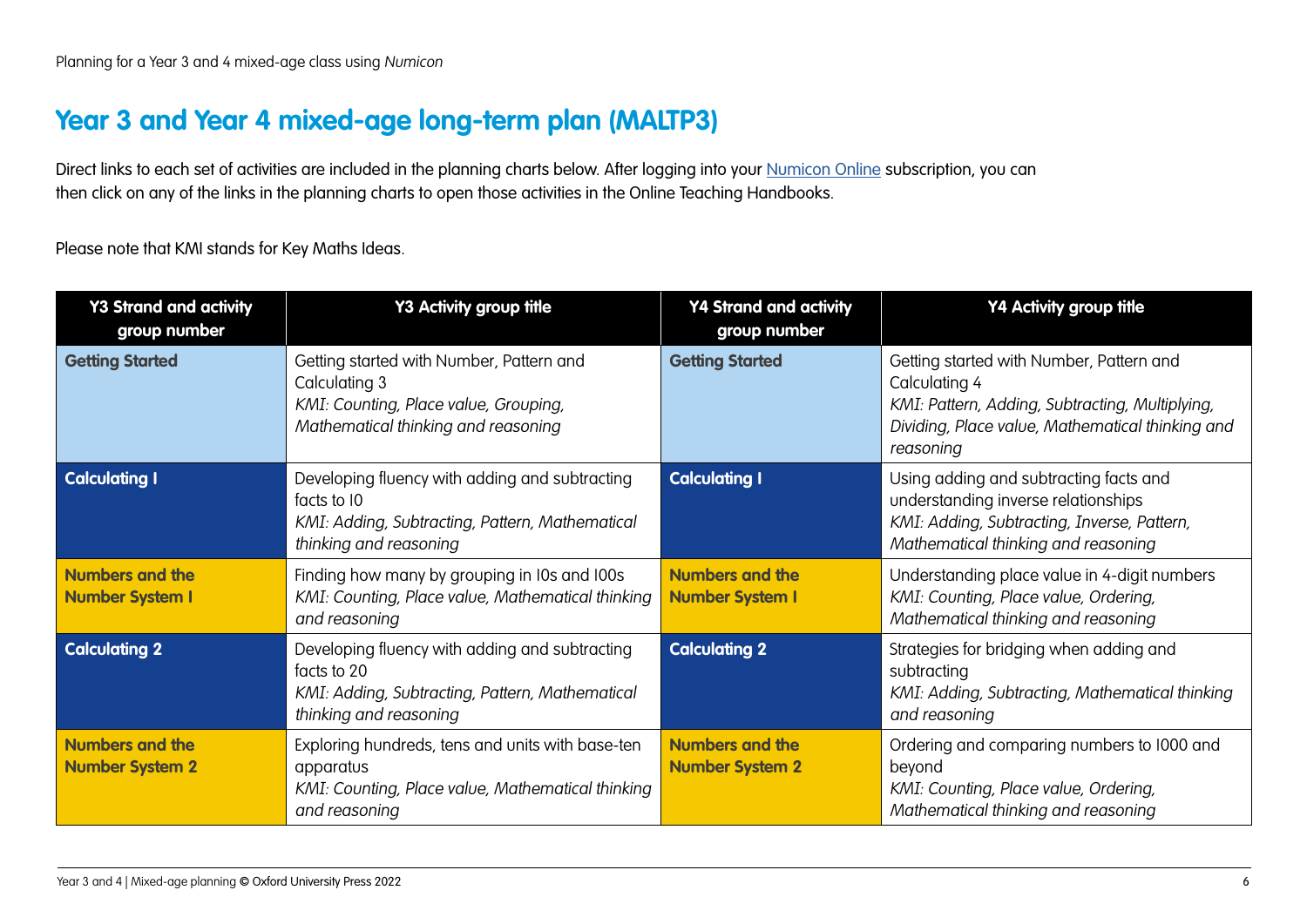| <b>Y3 Strand and activity</b><br>group number    | Y3 Activity group title                                                                                                                               | <b>Y4 Strand and activity</b><br>group number    | Y4 Activity group title                                                                                                                                                         |
|--------------------------------------------------|-------------------------------------------------------------------------------------------------------------------------------------------------------|--------------------------------------------------|---------------------------------------------------------------------------------------------------------------------------------------------------------------------------------|
| <b>Pattern and Algebra I</b>                     | Exploring the inverse relationship between adding<br>and subtracting<br>KMI: Pattern, Inverse, Mathematical thinking and<br>reasoning                 | <b>Pattern and Algebra 2</b>                     | Exploring inverse relationships<br>KMI: Inverse, Adding, Subtracting, Multiplying,<br>Dividing, Equivalence, Non-computational<br>thinking, Mathematical thinking and reasoning |
| <b>Numbers and the</b><br><b>Number System 3</b> | Keeping count and writing numbers down<br>KMI: Counting, Place value, Mathematical thinking<br>and reasoning                                          | <b>Numbers and the</b><br><b>Number System 4</b> | Introducing negative numbers<br>KMI: Negative numbers, Ordering, Place value,<br>Mathematical thinking and reasoning                                                            |
| <b>Calculating 3</b>                             | Mental methods for adding single-digit numbers<br>KMI: Adding, Mathematical thinking and<br>reasoning                                                 | <b>Calculating 3</b>                             | Developing fluency with mental adding strategies<br>KMI: Adding, Pattern, Mathematical thinking and<br>reasoning                                                                |
| <b>Calculating 4</b>                             | Mental methods for subtracting single-digit<br>numbers<br>KMI: Adding, Subtracting, Pattern, Mathematical<br>thinking and reasoning                   | <b>Calculating 4</b>                             | Developing fluency with mental subtracting<br>strategies<br>KMI: Subtracting, Pattern, Mathematical thinking<br>and reasoning                                                   |
| <b>Pattern and Algebra 2</b>                     | Exploring steps of constant size through<br>sequences of multiples<br>KMI: Pattern, Mathematical thinking and<br>reasoning                            | <b>Pattern and Algebra I</b>                     | Exploring sequences and number patterns<br>KMI: Generalizing, Pattern, Mathematical thinking<br>and reasoning                                                                   |
| <b>Geometry I</b>                                | Investigating the parts and properties of polygons<br>and polyhedra<br>KMI: Comparing parts and properties of shapes,<br>Rotation, Classifying shapes | <b>Geometry I</b>                                | Classifying triangles and quadrilaterals<br>KMI: Describing parts and properties of shapes<br>invariant under transformations, Classifying<br>shapes, Equivalence               |
| <b>Calculating 5</b>                             | Revising multiplying as repeated adding<br>KMI: Multiplying, Mathematical thinking and<br>reasoning                                                   | <b>Calculating 5</b>                             | Developing fluency with multiplying facts to $12 \times 12$<br>KMI: Multiplying, Pattern, Mathematical thinking<br>and reasoning                                                |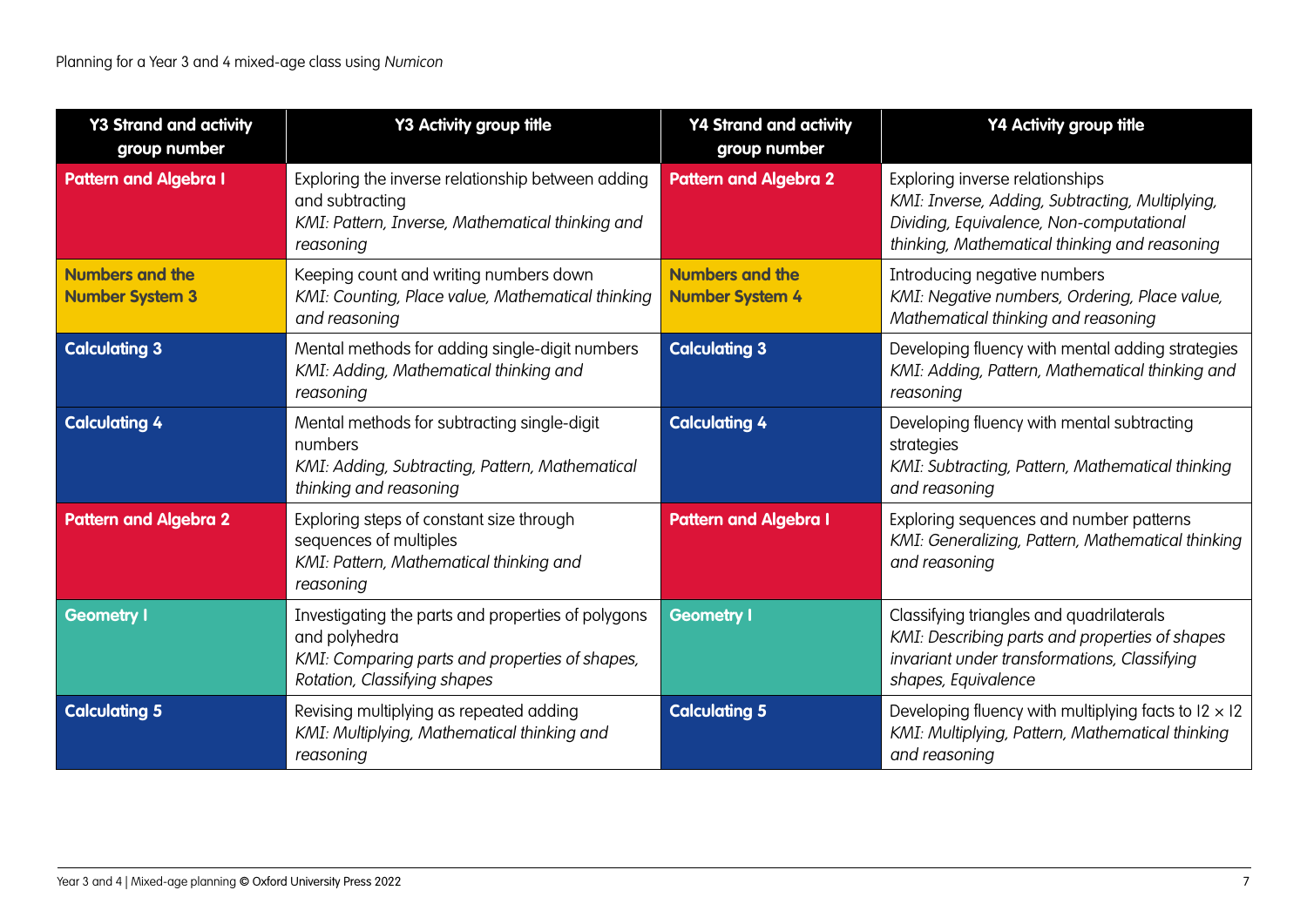| <b>Y3 Strand and activity</b><br>group number    | Y3 Activity group title                                                                                                                                       | <b>Y4 Strand and activity</b><br>group number    | Y4 Activity group title                                                                                                                                                               |
|--------------------------------------------------|---------------------------------------------------------------------------------------------------------------------------------------------------------------|--------------------------------------------------|---------------------------------------------------------------------------------------------------------------------------------------------------------------------------------------|
| <b>Calculating 6</b>                             | Exploring multiplying through arrays<br>KMI: Multiplying, Mathematical thinking and<br>reasoning                                                              | <b>Calculating 10</b>                            | Exploring the distributive property and developing<br>written methods of multiplying<br>KMI: Multiplying, Distributive property,<br>Mathematical thinking and reasoning               |
| <b>Calculating 7</b>                             | Introducing dividing as 'How many  in ?'<br>KMI: Dividing, Quotition structure, Inverse,<br>Mathematical thinking and reasoning                               | <b>Calculating 6</b>                             | Developing fluency with dividing facts to $12 \times 12$<br>KMI: Dividing, Inverse, Mathematical thinking and<br>reasoning                                                            |
| <b>Geometry 2</b>                                | Identifying and comparing angles by size<br>KMI: Rotation, Translation, Ordering, Equivalence,<br>Classifying shapes                                          | <b>Geometry 3</b>                                | Investigating angles in shapes<br>KMI: Describing parts and properties of shapes<br>invariant under transformations, Classifying<br>shapes, Equivalence                               |
| <b>Geometry 3</b>                                | Sorting and classifying 2D and 3D shapes<br>KMI: Sorting, Reflection, Classifying shapes                                                                      | <b>Geometry 2</b>                                | Understanding reflective symmetry<br>KMI: Rotation, Reflection, Translation, Equivalence                                                                                              |
| <b>Numbers and the</b><br><b>Number System 4</b> | Partitioning 2- and 3-digit numbers with and<br>without money<br>KMI: Counting, Place value, Decimals,<br>Equivalence, Mathematical thinking and<br>reasoning | <b>Numbers and the</b><br><b>Number System 6</b> | Introducing decimal fractions<br>KMI: Equivalence, Fractions, Multiplying, Place<br>value, Mathematical thinking and reasoning                                                        |
| <b>Numbers and the</b><br><b>Number System 5</b> | Ordering and structuring numbers to 1000<br>KMI: Counting, Place value, Mathematical thinking<br>and reasoning                                                | <b>Numbers and the</b><br><b>Number System 8</b> | Introducing decimal fractions with two places<br>KMI: Decimal fractions, Equivalence, Common<br>fractions, Multiplying, Place value, Rounding,<br>Mathematical thinking and reasoning |
| <b>Calculating 8</b>                             | Adding and subtracting multiples of I0 and I00<br>KMI: Adding, subtracting, Mathematical thinking<br>and reasoning                                            | <b>Calculating 7</b>                             | Mental strategies for multiplying and dividing by<br>10 and 100<br>KMI: Multiplying, Dividing, Pattern, Mathematical<br>thinking and reasoning                                        |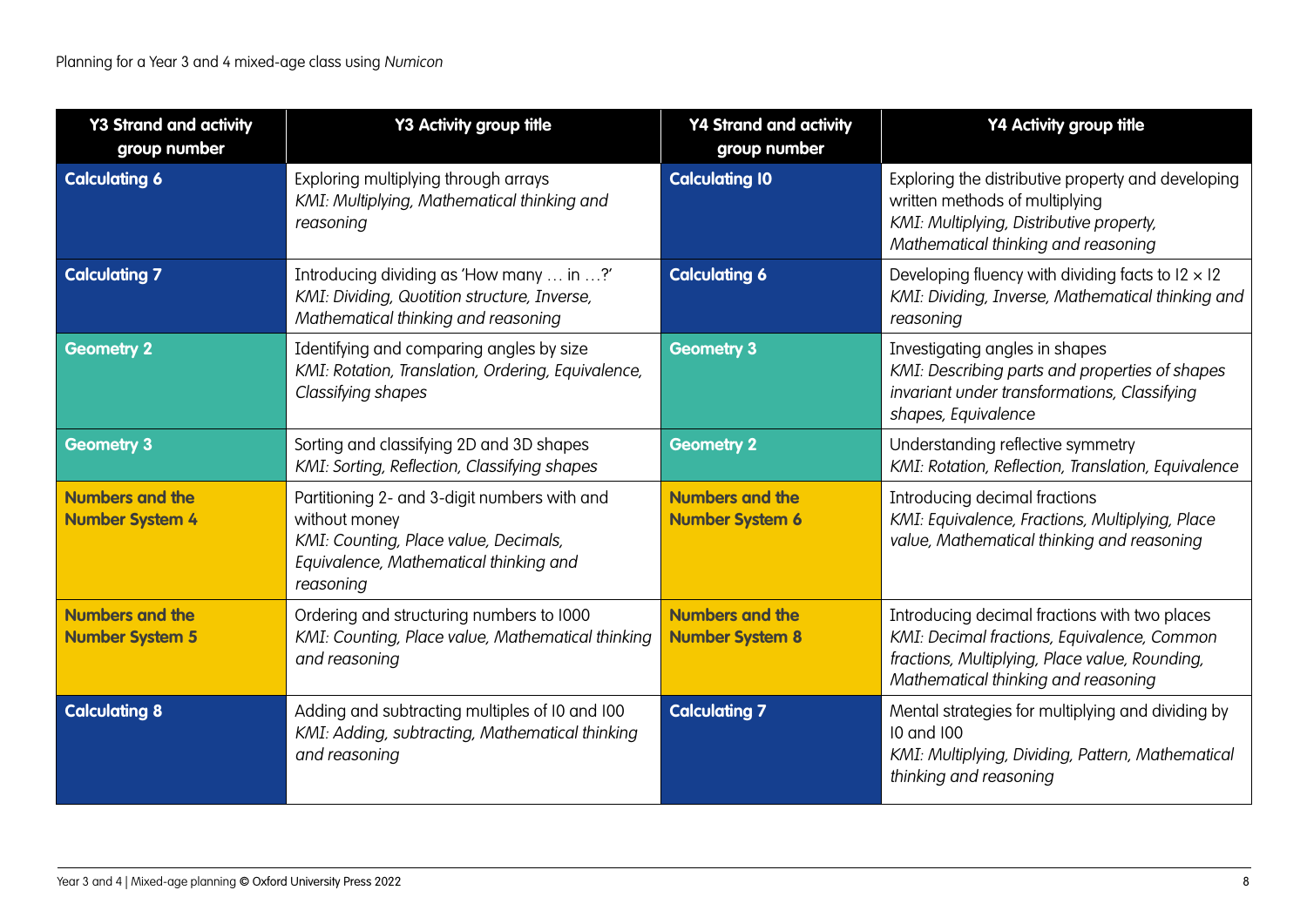| <b>Y3 Strand and activity</b><br>group number    | <b>Y3 Activity group title</b>                                                                                                               | <b>Y4 Strand and activity</b><br>group number    | Y4 Activity group title                                                                                                                                                                          |
|--------------------------------------------------|----------------------------------------------------------------------------------------------------------------------------------------------|--------------------------------------------------|--------------------------------------------------------------------------------------------------------------------------------------------------------------------------------------------------|
| <b>Calculating 9</b>                             | Patterns of similar adding and subtracting<br>calculations<br>KMI: Adding, subtracting, Pattern, Mathematical<br>thinking and reasoning      | <b>Pattern and Algebra 3</b>                     | Exploring 'equals' in balancing number sentences<br>KMI: Adding, Subtracting, Multiplying, Dividing,<br>Equivalence, Inverse, Non-computational<br>thinking, Mathematical thinking and reasoning |
| <b>Pattern and Algebra 3</b>                     | Reading and creating scales with different<br>intervals<br>KMI: Pattern, Mathematical thinking and<br>reasoning                              | <b>Pattern and Algebra 4</b>                     | Exploring multiples and factors<br>KMI: Adding, Subtracting, Multiplying, Dividing,<br>pattern, Inverse, Mathematical thinking and<br>reasoning                                                  |
| <b>Numbers and the</b><br><b>Number System 6</b> | Finding half way, rounding to the nearest I0 or I00<br>KMI: Counting, Place value, Mathematical thinking<br>and reasoning                    | <b>Numbers and the</b><br><b>Number System 3</b> | Estimating and rounding<br>KMI: Counting, Place value, Mathematical<br>thinking and reasoning                                                                                                    |
| <b>Calculating 10</b>                            | Learning multiplying facts and looking for patterns<br>KMI: Multiplying, Mathematical thinking and<br>reasoning                              | <b>Calculating 12</b>                            | Developing fluency with the short written method<br>of multiplying<br>KMI: Multiplying, Distributive property,<br>Mathematical thinking and reasoning                                            |
| <b>Calculating II</b>                            | Introducing the sharing structure of dividing<br>KMI: Dividing, Partitioning structure (sharing),<br>Mathematical thinking and reasoning     | <b>Calculating II</b>                            | Using multiplying facts to solve dividing problems<br>KMI: Dividing, Distributive property, Fractions,<br>Mathematical thinking and reasoning                                                    |
| <b>Pattern and Algebra 4</b>                     | Extending sequences and finding differences<br>KMI: Pattern, Mathematical thinking and<br>reasoning                                          | <b>Pattern and Algebra 7</b>                     | Exploring general rules, reasoning and logic<br>KMI: Generalizing, Pattern, Mathematical thinking<br>and reasoning                                                                               |
| <b>Calculating 12</b>                            | Partitioning strategies for adding and subtracting<br>KMI: Adding, subtracting, Pattern, Mathematical<br>thinking and reasoning              | <b>Calculating 14</b>                            | Solving problems involving more than one step<br>KMI: Adding, Subtracting, Multiplying, Dividing,<br>Mathematical thinking and reasoning                                                         |
| <b>Measurement 3</b>                             | Measuring accurately and calculating with metres,<br>centimetres and millimetres<br>KMI: Length and distance, Equivalence, Standard<br>units | <b>Measurement 3</b>                             | Understanding and using units of length and<br>distance<br>KMI: Length and distance, Standard units                                                                                              |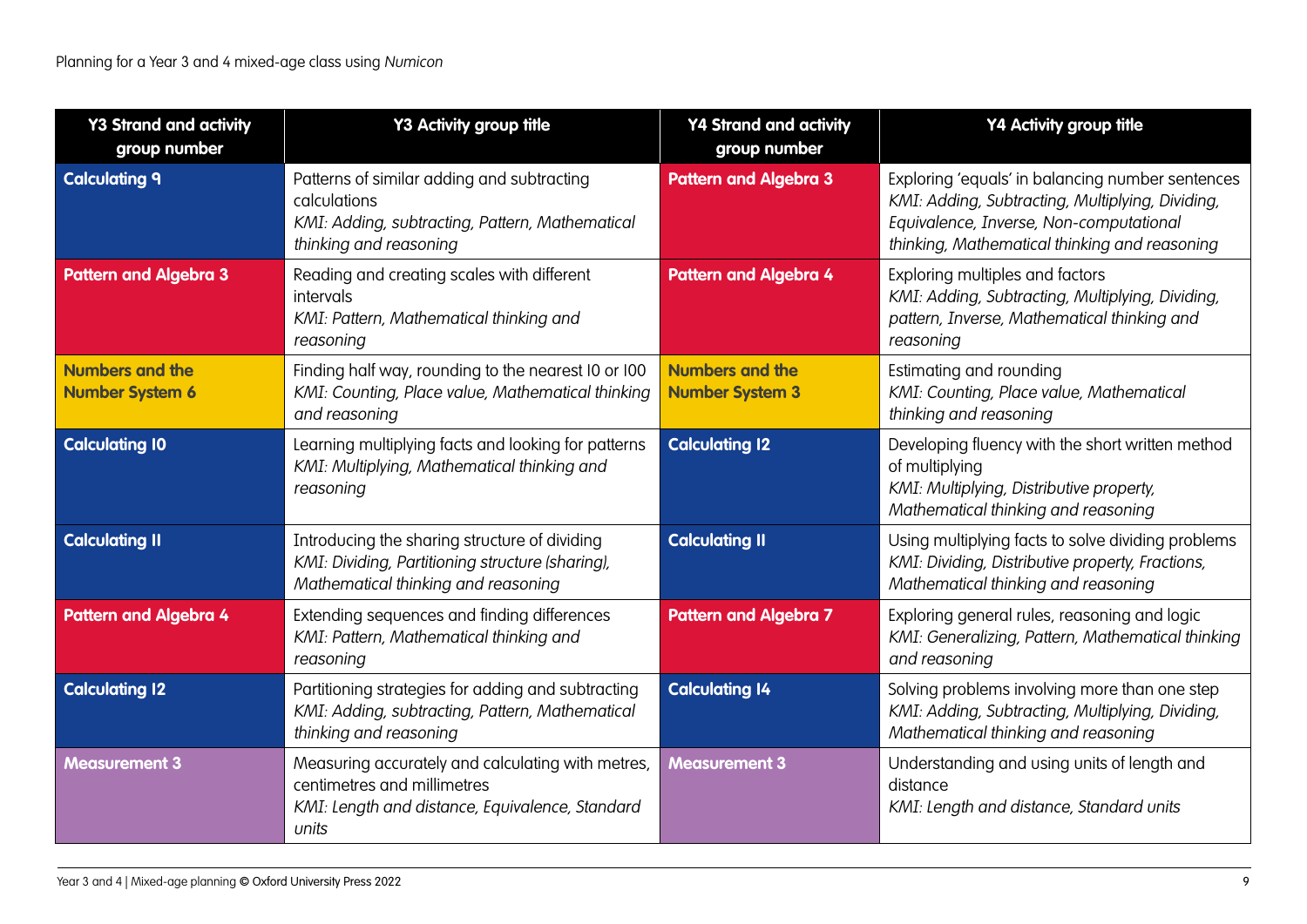| <b>Y3 Strand and activity</b><br>group number | <b>Y3 Activity group title</b>                                                                                                                                                               | <b>Y4 Strand and activity</b><br>group number | Y4 Activity group title                                                                                                               |
|-----------------------------------------------|----------------------------------------------------------------------------------------------------------------------------------------------------------------------------------------------|-----------------------------------------------|---------------------------------------------------------------------------------------------------------------------------------------|
| <b>Measurement I</b>                          | Telling the time to the minute on the I2-hour clock<br>KMI: Duration, Telling the time, Equivalence                                                                                          | <b>Measurement 6</b>                          | Understanding perimeter and area<br>KMI: Length and distance, Area, Scaling,<br>Standard units                                        |
| <b>Measurement 2</b>                          | Exploring units of time<br>KMI: Duration, Telling the time, standard units,<br>Ordering, Equivalence                                                                                         | <b>Measurement I</b>                          | Finding times and durations, and using 24-hour<br>clock<br>KMI: Duration, Equivalence, Scaling                                        |
| <b>Calculating 13</b>                         | Using apparatus and imagery to introduce the<br>written column method for adding<br>KMI: Adding, Mathematical thinking and<br>reasoning                                                      | <b>Calculating 8</b>                          | Developing fluency with the column method of<br>adding<br>KMI: Adding, Place value, Mathematical thinking<br>and reasoning            |
| <b>Calculating 14</b>                         | Using apparatus and imagery to support<br>subtracting and introducing the written column<br>method<br>KMI: Adding, subtracting, Place value, Pattern,<br>Mathematical thinking and reasoning | <b>Calculating 9</b>                          | Developing fluency with the column method of<br>subtracting<br>KMI: Subtracting, Place value, Mathematical<br>thinking and reasoning  |
| <b>Calculating 15</b>                         | Exploring ratio and scaling problems and<br>introducing the short written methods of<br>multiplying and dividing<br>KMI: Multiplying, Dividing, Mathematical thinking<br>and reasoning       | <b>Pattern and Algebra 5</b>                  | Looking for growing patterns in problem solving<br>KMI: Generalizing, Pattern, Mathematical thinking<br>and reasoning                 |
| <b>Measurement 4</b>                          | Calculating with pounds and pence, and handling<br>money<br>KMI: Money, Equivalence, Scaling                                                                                                 | <b>Measurement 2</b>                          | Calculating with money amounts<br><b>KMI: Money Equivalence</b>                                                                       |
| <b>Calculating 16</b>                         | Making connections between dividing into equal<br>parts and calculating with fractions<br>KMI: Fractions, Mathematical thinking and<br>reasoning                                             | <b>Calculating 13</b>                         | Developing fluency with the short written method<br>of dividing<br>KMI: Dividing, Place value, Mathematical thinking<br>and reasoning |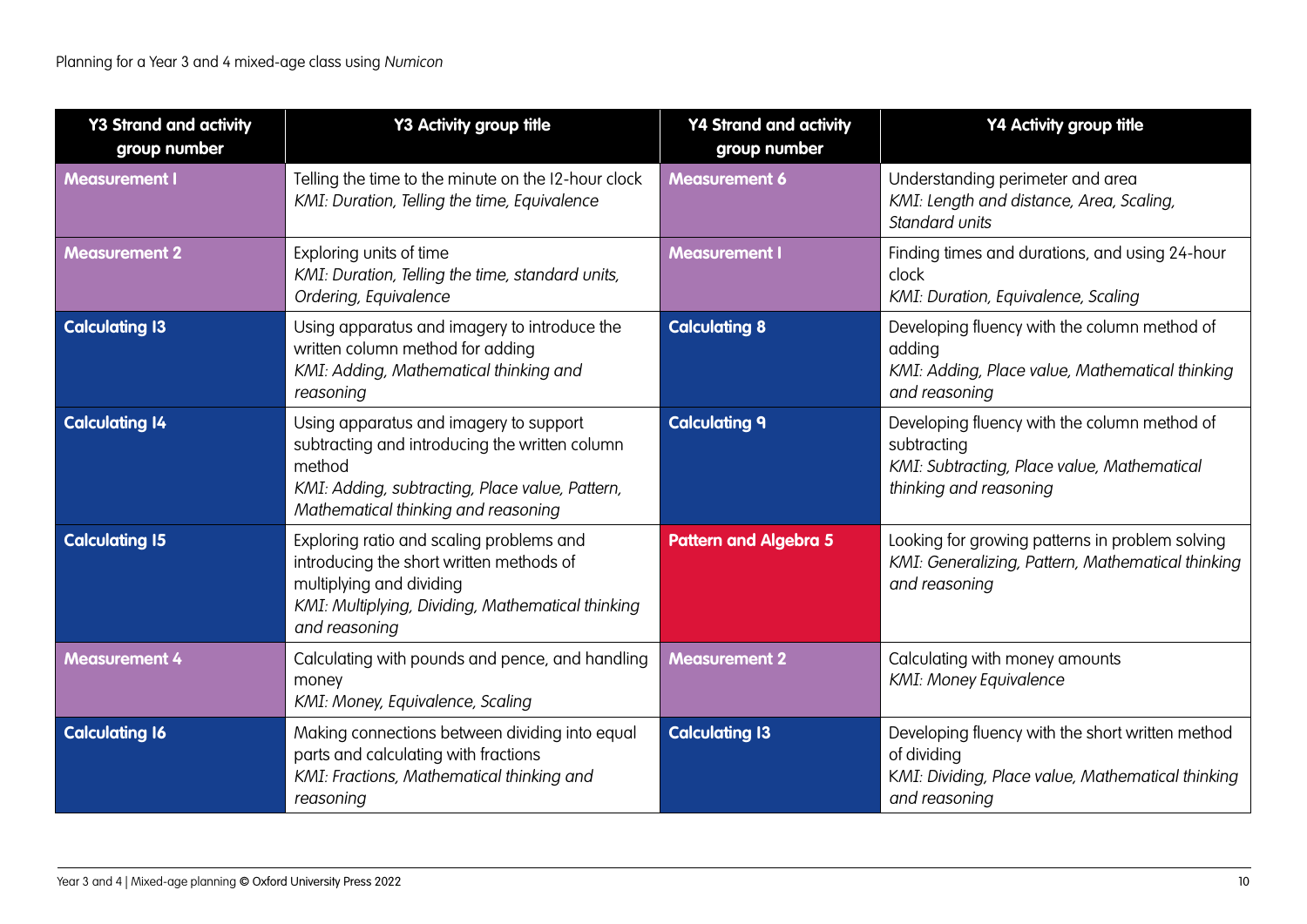| <b>Y3 Strand and activity</b><br>group number    | Y3 Activity group title                                                                                                    | <b>Y4 Strand and activity</b><br>group number    | Y4 Activity group title                                                                                                                        |
|--------------------------------------------------|----------------------------------------------------------------------------------------------------------------------------|--------------------------------------------------|------------------------------------------------------------------------------------------------------------------------------------------------|
| <b>Measurement 5</b>                             | Measuring and calculating with grams and<br>kilograms<br>KMI: Mass and weight, Equivalence, Standard<br>units, Scaling     | <b>Measurement 4</b>                             | Understanding and using units of mass<br>KMI: Mass and weight, Equivalence, Standard<br>units                                                  |
| <b>Measurement 6</b>                             | Measuring and calculating with litres and millilitres<br>KMI: Capacity and volume, Equivalence, Standard<br>units, Scaling | <b>Measurement 5</b>                             | Understanding and using units of capacity and<br>volume<br>KMI: Capacity and volume, Equivalence, Scaling,<br>Standard units                   |
| <b>Numbers and the</b><br><b>Number System 7</b> | Understanding fractions of a whole and fractions<br>as numbers<br>KMI: Fractions, Mathematical thinking and<br>reasoning   | <b>Numbers and the</b><br><b>Number System 5</b> | Fractions and recognizing part-whole<br>relationships<br>KMI: Fractions, Equivalence, Mathematical<br>thinking and reasoning                   |
| <b>Numbers and the</b><br><b>Number System 8</b> | Using fraction notation to describe parts of a<br>discrete set<br>KMI: Fractions, Mathematical thinking and<br>reasoning   | <b>Numbers and the</b><br><b>Number System 7</b> | Exploring equivalence in fractions and introducing<br>proportion<br>KMI: Fractions, Equivalence, Order, Mathematical<br>thinking and reasoning |
| <b>Pattern and Algebra 5</b>                     | Finding all possibilities and investigating a general<br>statement<br>KMI: Pattern, Mathematical thinking and<br>reasoning | <b>Pattern and Algebra 6</b>                     | Solving problems and puzzles systematically<br>KMI: Generalizing, Pattern, Mathematical thinking<br>and reasoning                              |
| <b>Geometry 4</b>                                | Using grids and grid references<br>KMI: Translation, Direction and orientation in<br>movement                              | <b>Geometry 4</b>                                | Reading and plotting positions using coordinates<br>KMI: Translation, Equivalence                                                              |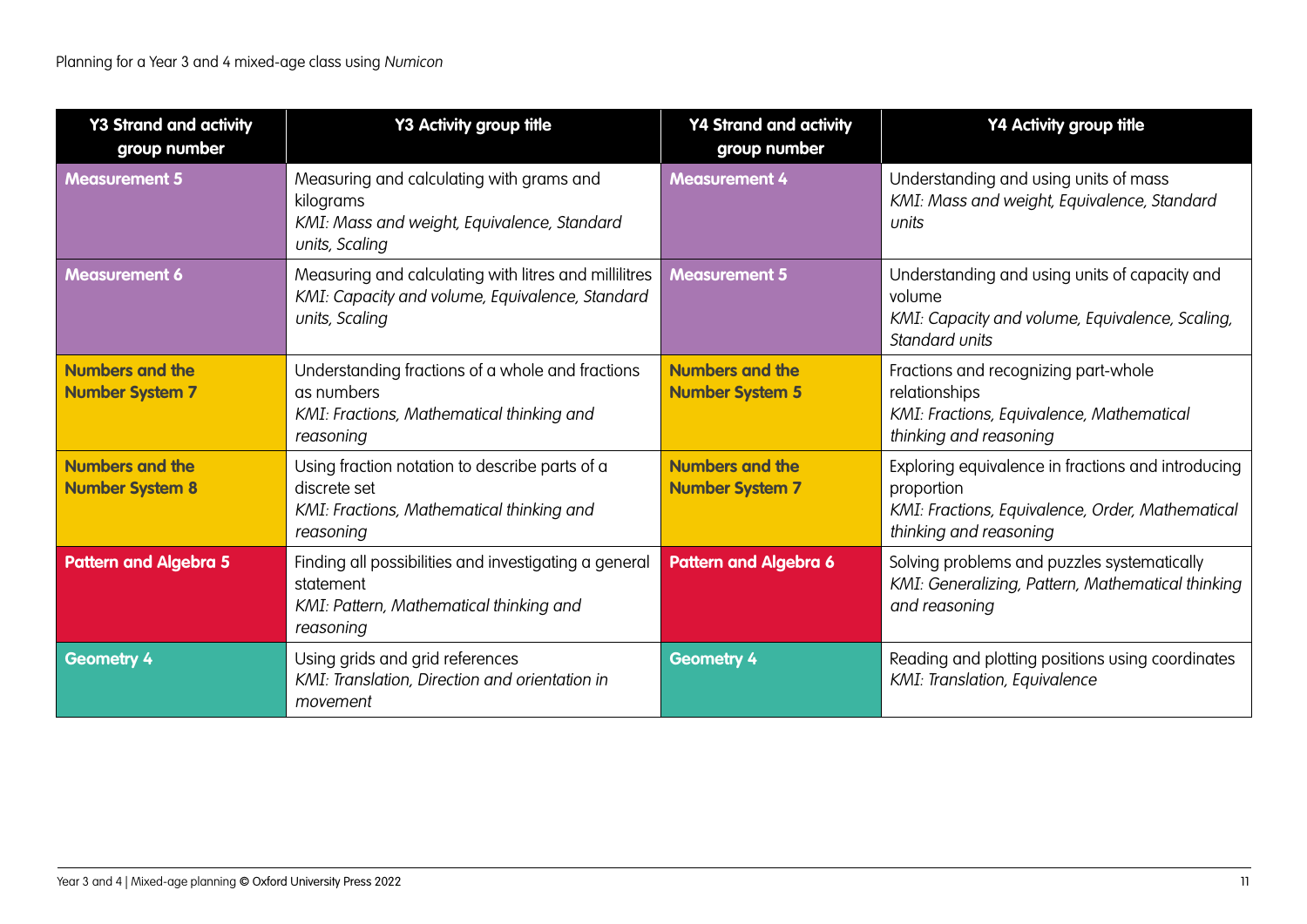### <span id="page-11-0"></span>**Year 3 and Year 4 mixed-age long-term plan (MALTP4)**

Direct links to each set of activities are included in the planning charts below. After logging into your [Numicon Online](https://www.oxfordowl.co.uk/login?active-tab=teachers) subscription, you can then click on any of the links in the planning charts to open those activities in the Online Teaching Handbooks.

Please note that KMI stands for Key Maths Ideas.

| <b>Y3 Strand and activity</b><br>group number    | Y3 Activity group title                                                                                                                    | <b>Y4 Strand and activity</b><br>group number    | Y4 Activity group title                                                                                                                                                       |
|--------------------------------------------------|--------------------------------------------------------------------------------------------------------------------------------------------|--------------------------------------------------|-------------------------------------------------------------------------------------------------------------------------------------------------------------------------------|
| <b>Getting Started</b>                           | Getting started with Number, Pattern and<br>Calculating 3<br>KMI: Counting, Place value, Grouping,<br>Mathematical thinking and reasoning  | <b>Getting Started</b>                           | Getting started with Number, Pattern and<br>Calculating 4<br>KMI: Pattern, Adding, Subtracting, Multiplying,<br>Dividing, Place value, Mathematical thinking and<br>reasoning |
| <b>Calculating I</b>                             | Developing fluency with adding and subtracting<br>facts to 10<br>KMI: Adding, Subtracting, Pattern, Mathematical<br>thinking and reasoning | <b>Calculating I</b>                             | Using adding and subtracting facts and<br>understanding inverse relationships<br>KMI: Adding, Subtracting, Inverse, Pattern,<br>Mathematical thinking and reasoning           |
| <b>Numbers and the</b><br><b>Number System I</b> | Finding how many by grouping in IOs and IOOs<br>KMI: Counting, Place value, Mathematical<br>thinking and reasoning                         | <b>Numbers and the</b><br><b>Number System I</b> | Understanding place value in 4-digit numbers<br>KMI: Counting, Place value, Ordering,<br>Mathematical thinking and reasoning                                                  |
| <b>Pattern and Algebra 2</b>                     | Exploring steps of constant size through<br>sequences of multiples<br>KMI: Pattern, Mathematical thinking and<br>reasoning                 | <b>Pattern and Algebra I</b>                     | Exploring sequences and number patterns<br>KMI: Generalizing, Pattern, Mathematical thinking<br>and reasoning                                                                 |
| <b>Numbers and the</b><br><b>Number System 2</b> | Exploring hundreds, tens and units with base-ten<br>apparatus<br>KMI: Counting, Place value, Mathematical<br>thinking and reasoning        | <b>Numbers and the</b><br><b>Number System 2</b> | Ordering and comparing numbers to 1000 and<br>beyond<br>KMI: Counting, Place value, Ordering,<br>Mathematical thinking and reasoning                                          |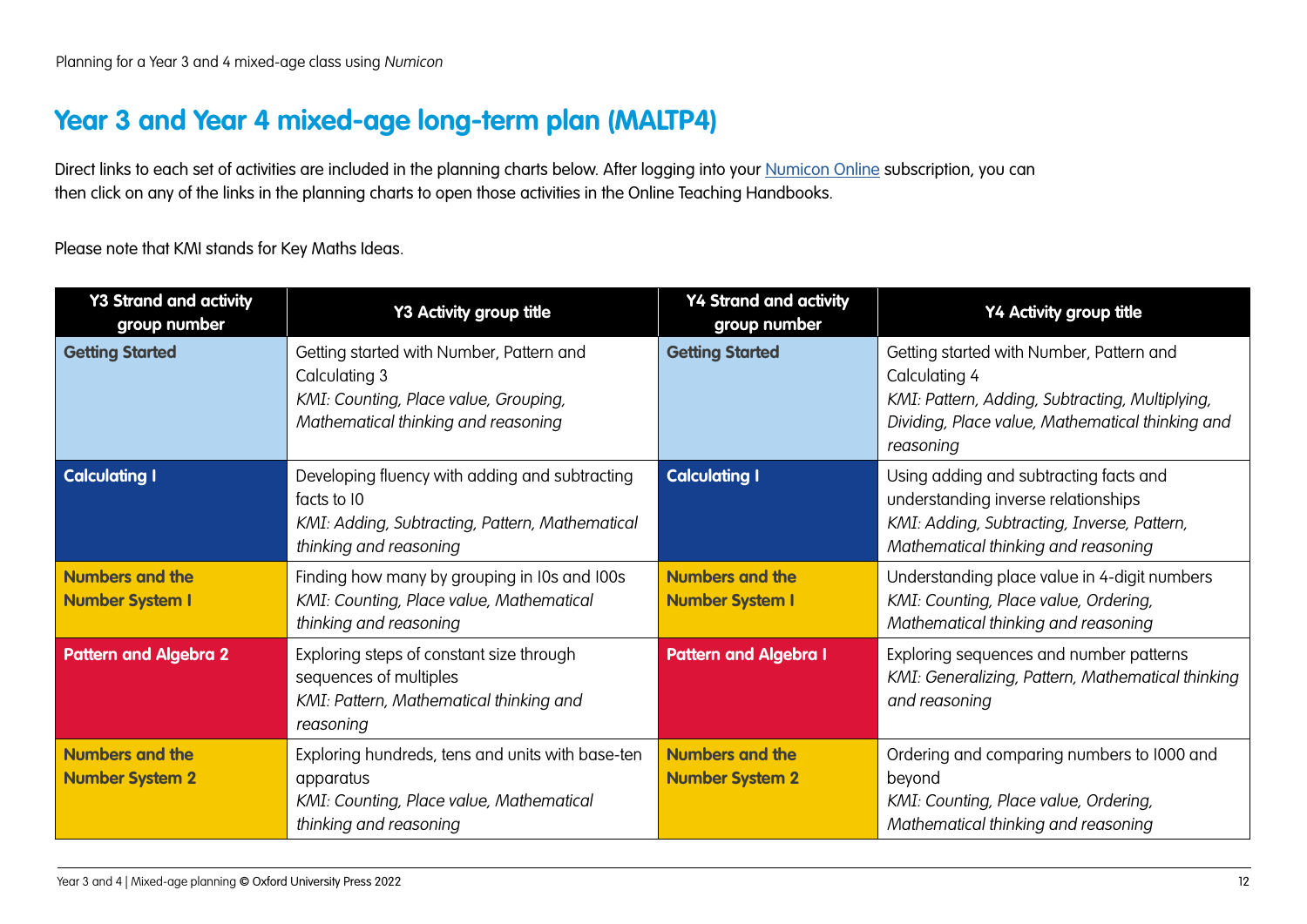| <b>Y3 Strand and activity</b><br>group number    | Y3 Activity group title                                                                                                                               | <b>Y4 Strand and activity</b><br>group number    | Y4 Activity group title                                                                                                                                           |
|--------------------------------------------------|-------------------------------------------------------------------------------------------------------------------------------------------------------|--------------------------------------------------|-------------------------------------------------------------------------------------------------------------------------------------------------------------------|
| <b>Calculating 2</b>                             | Developing fluency with adding and subtracting<br>facts to 20<br>KMI: Adding, Subtracting, Pattern, Mathematical<br>thinking and reasoning            | <b>Calculating 2</b>                             | Strategies for bridging when adding and<br>subtracting<br>KMI: Adding, Subtracting, Mathematical thinking<br>and reasoning                                        |
| <b>Numbers and the</b><br><b>Number System 6</b> | Finding half way, rounding to the nearest I0 or I00<br>KMI: Counting, Place value, Mathematical<br>thinking and reasoning                             | <b>Numbers and the</b><br><b>Number System 3</b> | Estimating and rounding<br>KMI: Counting, Place value, Mathematical<br>thinking and reasoning                                                                     |
| <b>Geometry I</b>                                | Investigating the parts and properties of polygons<br>and polyhedra<br>KMI: Comparing parts and properties of shapes,<br>Rotation, Classifying shapes | <b>Geometry I</b>                                | Classifying triangles and quadrilaterals<br>KMI: Describing parts and properties of shapes<br>invariant under transformations, Classifying<br>shapes, Equivalence |
| <b>Calculating 3</b>                             | Mental methods for adding single-digit numbers<br>KMI: Adding, Mathematical thinking and<br>reasoning                                                 | <b>Calculating 3</b>                             | Developing fluency with mental adding strategies<br>KMI: Adding, Pattern, Mathematical thinking and<br>reasoning                                                  |
| <b>Calculating 4</b>                             | Mental methods for subtracting single-digit<br>numbers<br>KMI: Adding, Subtracting, Pattern, Mathematical<br>thinking and reasoning                   | <b>Calculating 4</b>                             | Developing fluency with mental subtracting<br>strategies<br>KMI: Subtracting, Pattern, Mathematical thinking<br>and reasoning                                     |
| <b>Calculating 5</b>                             | Revising multiplying as repeated adding<br>KMI: Multiplying, Mathematical thinking and<br>reasoning                                                   | <b>Calculating 5</b>                             | Developing fluency with multiplying facts to $12 \times 12$<br>KMI: Multiplying, Pattern, Mathematical thinking<br>and reasoning                                  |
| <b>Calculating 7</b>                             | Introducing dividing as 'How many  in ?'<br>KMI: Dividing, Quotition structure, Inverse,<br>Mathematical thinking and reasoning                       | <b>Calculating 6</b>                             | Developing fluency with dividing facts to $12 \times 12$<br>KMI: Dividing, Inverse, Mathematical thinking and<br>reasoning                                        |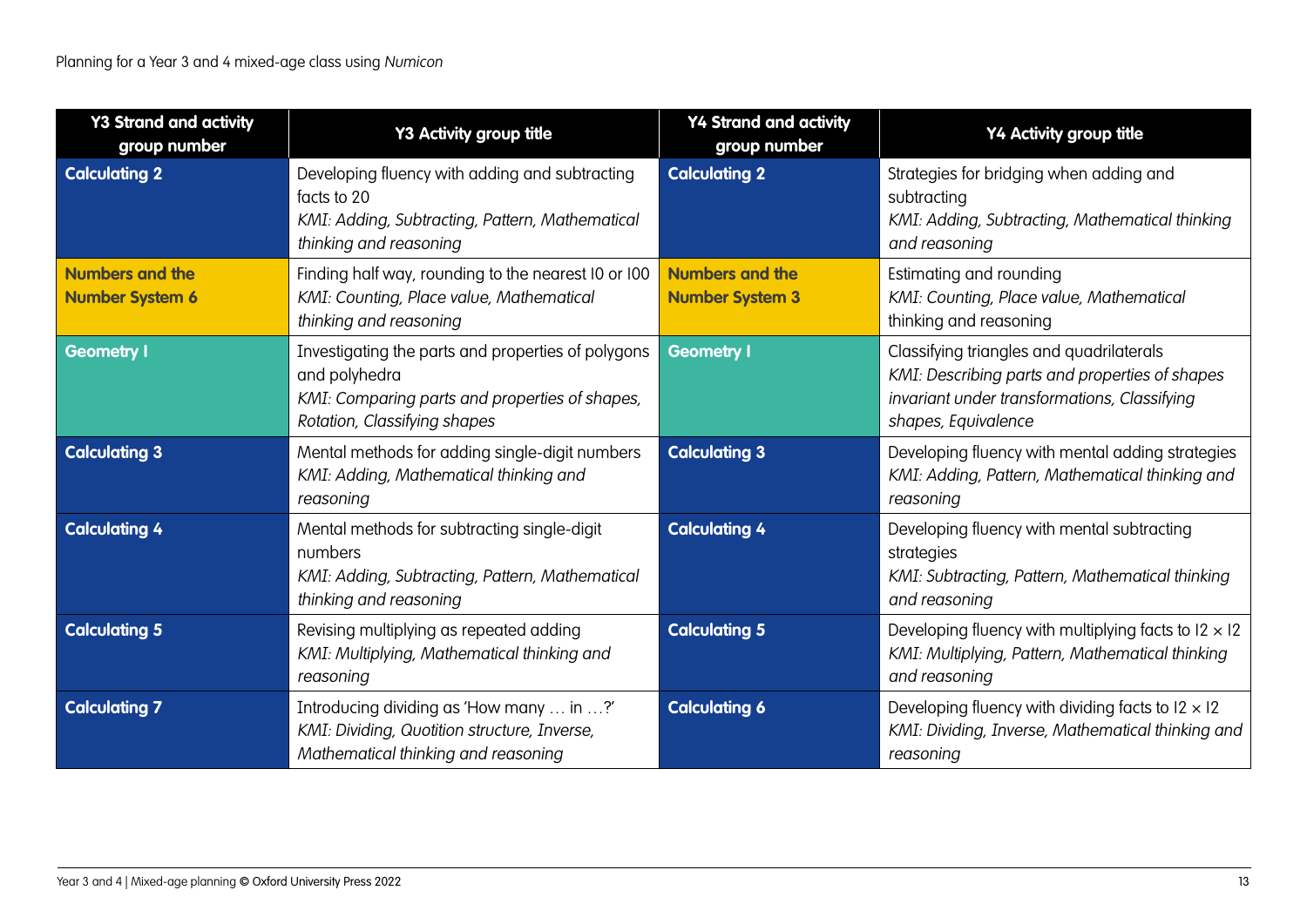| <b>Y3 Strand and activity</b><br>group number    | Y3 Activity group title                                                                                                                                                                      | <b>Y4 Strand and activity</b><br>group number    | Y4 Activity group title                                                                                                                                                         |
|--------------------------------------------------|----------------------------------------------------------------------------------------------------------------------------------------------------------------------------------------------|--------------------------------------------------|---------------------------------------------------------------------------------------------------------------------------------------------------------------------------------|
| <b>Pattern and Algebra I</b>                     | Exploring the inverse relationship between adding<br>and subtracting<br>KMI: Pattern, Inverse, Mathematical thinking and<br>reasoning                                                        | <b>Pattern and Algebra 2</b>                     | Exploring inverse relationships<br>KMI: Inverse, Adding, Subtracting, Multiplying,<br>Dividing, Equivalence, Non-computational<br>thinking, Mathematical thinking and reasoning |
| <b>Calculating 8</b>                             | Adding and subtracting multiples of 10 and 100<br>KMI: Adding, subtracting, Mathematical thinking<br>and reasoning                                                                           | <b>Calculating 7</b>                             | Mental strategies for multiplying and dividing by<br>10 and 100<br>KMI: Multiplying, Dividing, Pattern, Mathematical<br>thinking and reasoning                                  |
| <b>Geometry 3</b>                                | Sorting and classifying 2D and 3D shapes<br>KMI: Sorting, Reflection, Classifying shapes                                                                                                     | <b>Geometry 2</b>                                | Understanding reflective symmetry<br>KMI: Rotation, Reflection, Translation, Equivalence                                                                                        |
| <b>Numbers and the</b><br><b>Number System 3</b> | Keeping count and writing numbers down<br>KMI: Counting, Place value, Mathematical<br>thinking and reasoning                                                                                 | <b>Numbers and the</b><br><b>Number System 4</b> | Introducing negative numbers<br>KMI: Negative numbers, Ordering, Place value,<br>Mathematical thinking and reasoning                                                            |
| <b>Numbers and the</b><br><b>Number System 7</b> | Understanding fractions of a whole and fractions<br>as numbers<br>KMI: Fractions, Mathematical thinking and<br>reasoning                                                                     | <b>Numbers and the</b><br><b>Number System 5</b> | Fractions and recognizing part-whole<br>relationships<br>KMI: Fractions, Equivalence, Mathematical<br>thinking and reasoning                                                    |
| <b>Calculating 13</b>                            | Using apparatus and imagery to introduce the<br>written column method for adding<br>KMI: Adding, Mathematical thinking and<br>reasoning                                                      | <b>Calculating 8</b>                             | Developing fluency with the column method of<br>adding<br>KMI: Adding, Place value, Mathematical thinking<br>and reasoning                                                      |
| <b>Calculating 14</b>                            | Using apparatus and imagery to support<br>subtracting and introducing the written column<br>method<br>KMI: Adding, subtracting, Place value, Pattern,<br>Mathematical thinking and reasoning | <b>Calculating 9</b>                             | Developing fluency with the column method of<br>subtracting<br>KMI: Subtracting, Place value, Mathematical<br>thinking and reasoning                                            |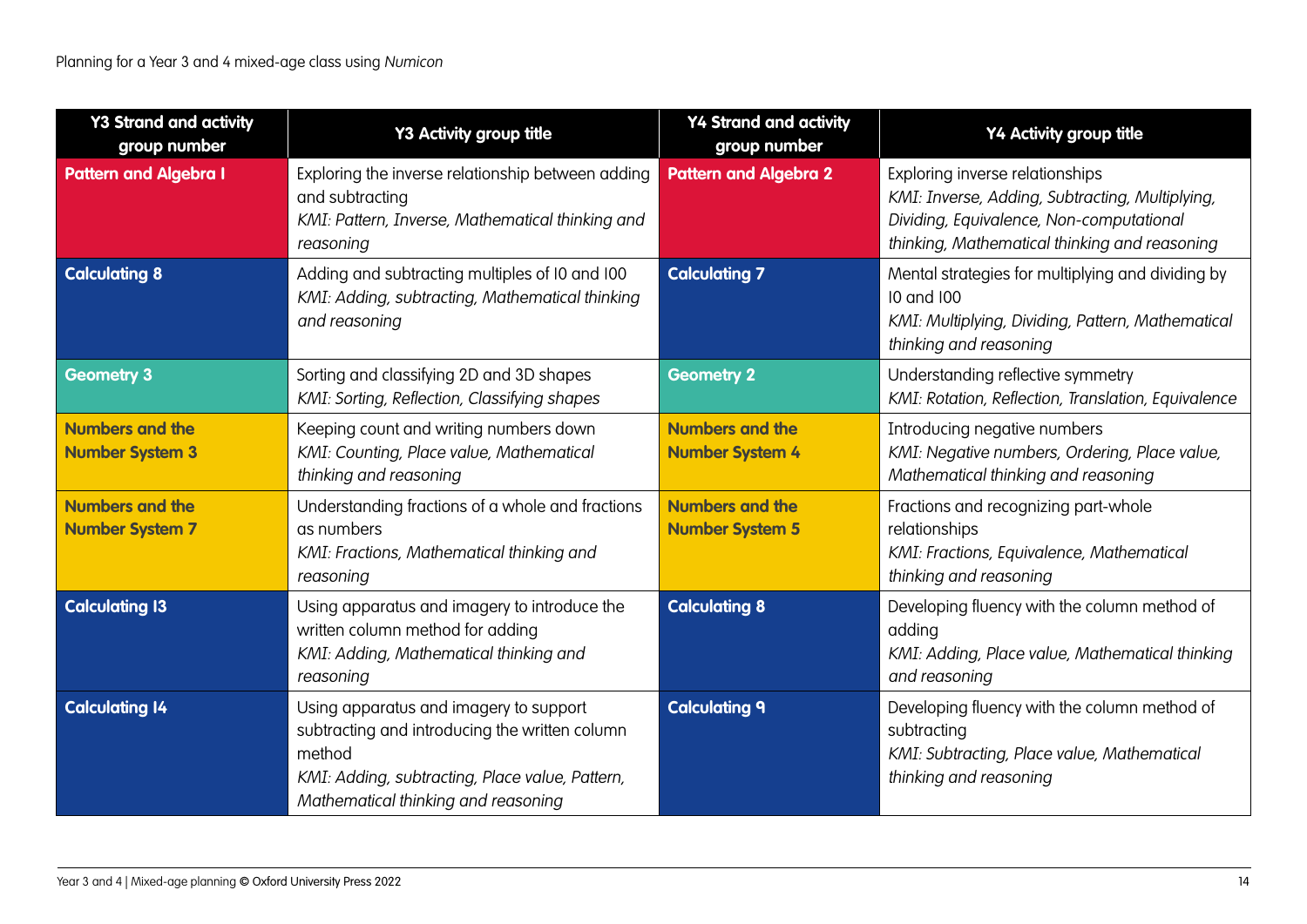| <b>Y3 Strand and activity</b><br>group number    | Y3 Activity group title                                                                                                                                       | <b>Y4 Strand and activity</b><br>group number    | Y4 Activity group title                                                                                                                                                                          |
|--------------------------------------------------|---------------------------------------------------------------------------------------------------------------------------------------------------------------|--------------------------------------------------|--------------------------------------------------------------------------------------------------------------------------------------------------------------------------------------------------|
| <b>Geometry 2</b>                                | Identifying and comparing angles by size<br>KMI: Rotation, Translation, Ordering, Equivalence,<br>Classifying shapes                                          | <b>Geometry 3</b>                                | Investigating angles in shapes<br>KMI: Describing parts and properties of shapes<br>invariant under transformations, Classifying<br>shapes, Equivalence                                          |
| <b>Numbers and the</b><br><b>Number System 4</b> | Partitioning 2- and 3-digit numbers with and<br>without money<br>KMI: Counting, Place value, Decimals,<br>Equivalence, Mathematical thinking and<br>reasoning | <b>Numbers and the</b><br><b>Number System 6</b> | Introducing decimal fractions<br>KMI: Equivalence, Fractions, Multiplying, Place<br>value, Mathematical thinking and reasoning                                                                   |
| <b>Calculating 9</b>                             | Patterns of similar adding and subtracting<br>calculations<br>KMI: Adding, subtracting, Pattern, Mathematical<br>thinking and reasoning                       | <b>Pattern and Algebra 3</b>                     | Exploring 'equals' in balancing number sentences<br>KMI: Adding, Subtracting, Multiplying, Dividing,<br>Equivalence, Inverse, Non-computational<br>thinking, Mathematical thinking and reasoning |
| <b>Calculating 6</b>                             | Exploring multiplying through arrays<br>KMI: Multiplying, Mathematical thinking and<br>reasoning                                                              | <b>Calculating 10</b>                            | Exploring the distributive property and developing<br>written methods of multiplying<br>KMI: Multiplying, Distributive property,<br>Mathematical thinking and reasoning                          |
| <b>Calculating II</b>                            | Introducing the sharing structure of dividing<br>KMI: Dividing, Partitioning structure (sharing),<br>Mathematical thinking and reasoning                      | <b>Calculating II</b>                            | Using multiplying facts to solve dividing problems<br>KMI: Dividing, Distributive property, Fractions,<br>Mathematical thinking and reasoning                                                    |
| <b>Pattern and Algebra 3</b>                     | Reading and creating scales with different<br>intervals<br>KMI: Pattern, Mathematical thinking and<br>reasoning                                               | <b>Pattern and Algebra 4</b>                     | Exploring multiples and factors<br>KMI: Adding, Subtracting, Multiplying, Dividing,<br>pattern, Inverse, Mathematical thinking and<br>reasoning                                                  |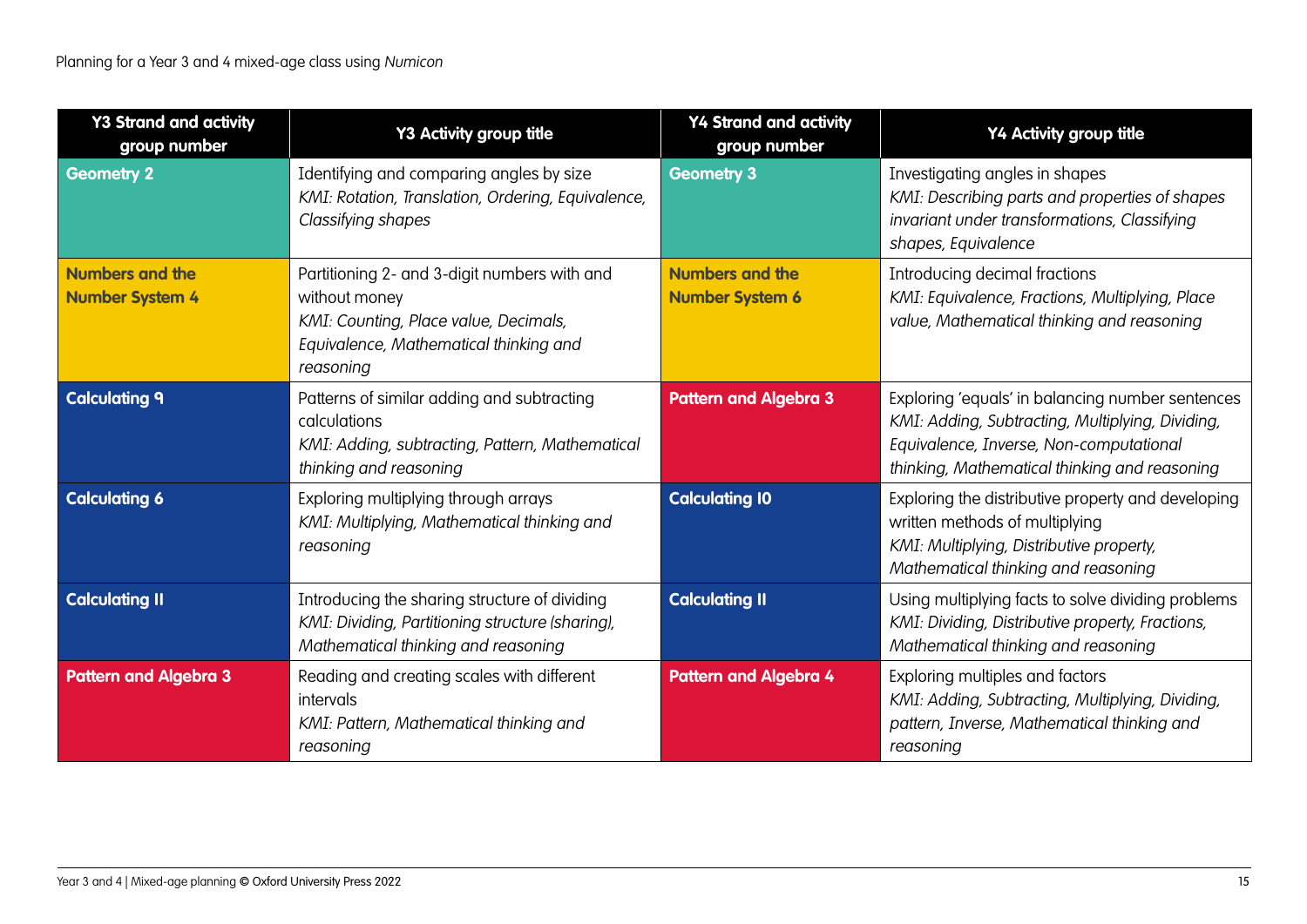| <b>Y3 Strand and activity</b><br>group number | Y3 Activity group title                                                                                                                                                                | <b>Y4 Strand and activity</b><br>group number | Y4 Activity group title                                                                                                                               |
|-----------------------------------------------|----------------------------------------------------------------------------------------------------------------------------------------------------------------------------------------|-----------------------------------------------|-------------------------------------------------------------------------------------------------------------------------------------------------------|
| <b>Calculating 10</b>                         | Learning multiplying facts and looking for patterns<br>KMI: Multiplying, Mathematical thinking and<br>reasoning                                                                        | <b>Calculating 12</b>                         | Developing fluency with the short written method<br>of multiplying<br>KMI: Multiplying, Distributive property,<br>Mathematical thinking and reasoning |
| <b>Calculating 16</b>                         | Making connections between dividing into equal<br>parts and calculating with fractions<br>KMI: Fractions, Mathematical thinking and<br>reasoning                                       | <b>Calculating 13</b>                         | Developing fluency with the short written method<br>of dividing<br>KMI: Dividing, Place value, Mathematical thinking<br>and reasoning                 |
| <b>Calculating 12</b>                         | Partitioning strategies for adding and subtracting<br>KMI: Adding, subtracting, Pattern, Mathematical<br>thinking and reasoning                                                        | <b>Calculating 14</b>                         | Solving problems involving more than one step<br>KMI: Adding, Subtracting, Multiplying, Dividing,<br>Mathematical thinking and reasoning              |
| <b>Measurement 2</b>                          | Exploring units of time<br>KMI: Duration, Telling the time, standard units,<br>Ordering, Equivalence                                                                                   | <b>Measurement I</b>                          | Finding times and durations, and using 24-hour<br>clock<br>KMI: Duration, Equivalence, Scaling                                                        |
| <b>Calculating 15</b>                         | Exploring ratio and scaling problems and<br>introducing the short written methods of<br>multiplying and dividing<br>KMI: Multiplying, Dividing, Mathematical thinking<br>and reasoning | <b>Pattern and Algebra 5</b>                  | Looking for growing patterns in problem solving<br>KMI: Generalizing, Pattern, Mathematical thinking<br>and reasoning                                 |
| <b>Geometry 4</b>                             | Using grids and grid references<br>KMI: Translation, Direction and orientation in<br>movement                                                                                          | <b>Geometry 4</b>                             | Reading and plotting positions using coordinates<br>KMI: Translation, Equivalence                                                                     |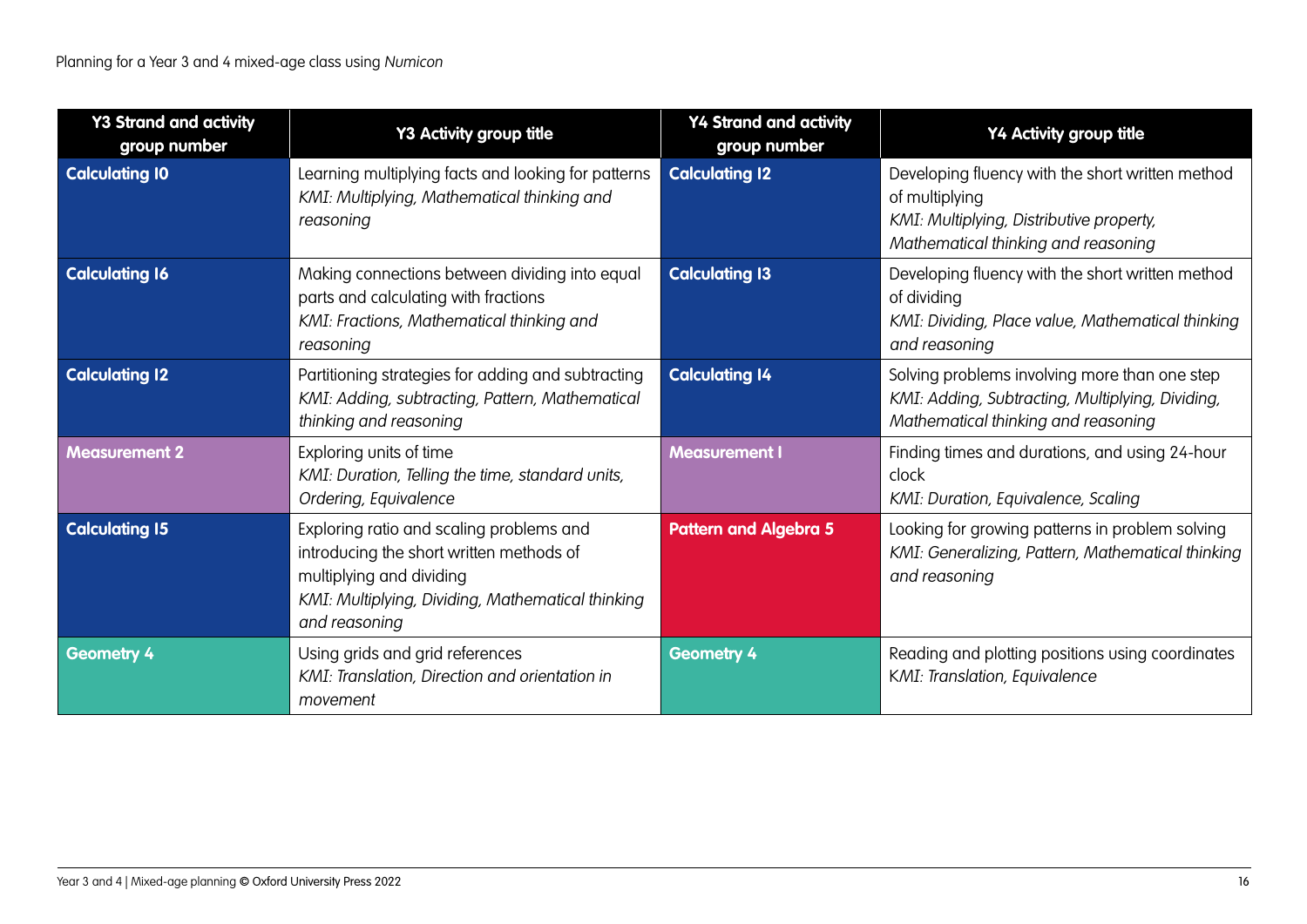| <b>Y3 Strand and activity</b><br>group number    | Y3 Activity group title                                                                                                                      | <b>Y4 Strand and activity</b><br>group number    | Y4 Activity group title                                                                                                                                                               |
|--------------------------------------------------|----------------------------------------------------------------------------------------------------------------------------------------------|--------------------------------------------------|---------------------------------------------------------------------------------------------------------------------------------------------------------------------------------------|
| <b>Numbers and the</b><br><b>Number System 8</b> | Using fraction notation to describe parts of a<br>discrete set<br>KMI: Fractions, Mathematical thinking and<br>reasoning                     | <b>Numbers and the</b><br><b>Number System 7</b> | Exploring equivalence in fractions and introducing<br>proportion<br>KMI: Fractions, Equivalence, Order, Mathematical<br>thinking and reasoning                                        |
| <b>Numbers and the</b><br><b>Number System 5</b> | Ordering and structuring numbers to 1000<br>KMI: Counting, Place value, Mathematical<br>thinking and reasoning                               | <b>Numbers and the</b><br><b>Number System 8</b> | Introducing decimal fractions with two places<br>KMI: Decimal fractions, Equivalence, Common<br>fractions, Multiplying, Place value, Rounding,<br>Mathematical thinking and reasoning |
| <b>Measurement 4</b>                             | Calculating with pounds and pence, and<br>handling money<br>KMI: Money, Equivalence, Scaling                                                 | <b>Measurement 2</b>                             | Calculating with money amounts<br><b>KMI: Money Equivalence</b>                                                                                                                       |
| <b>Measurement 3</b>                             | Measuring accurately and calculating with<br>metres, centimetres and millimetres<br>KMI: Length and distance, Equivalence, Standard<br>units | <b>Measurement 3</b>                             | Understanding and using units of length and<br>distance<br>KMI: Length and distance, Standard units                                                                                   |
| <b>Measurement 5</b>                             | Measuring and calculating with grams and<br>kilograms<br>KMI: Mass and weight, Equivalence, Standard<br>units, Scaling                       | <b>Measurement 4</b>                             | Understanding and using units of mass<br>KMI: Mass and weight, Equivalence, Standard<br>units                                                                                         |
| <b>Measurement 6</b>                             | Measuring and calculating with litres and<br>millilitres<br>KMI: Capacity and volume, Equivalence, Standard<br>units, Scaling                | <b>Measurement 5</b>                             | Understanding and using units of capacity and<br>volume<br>KMI: Capacity and volume, Equivalence, Scaling,<br>Standard units                                                          |